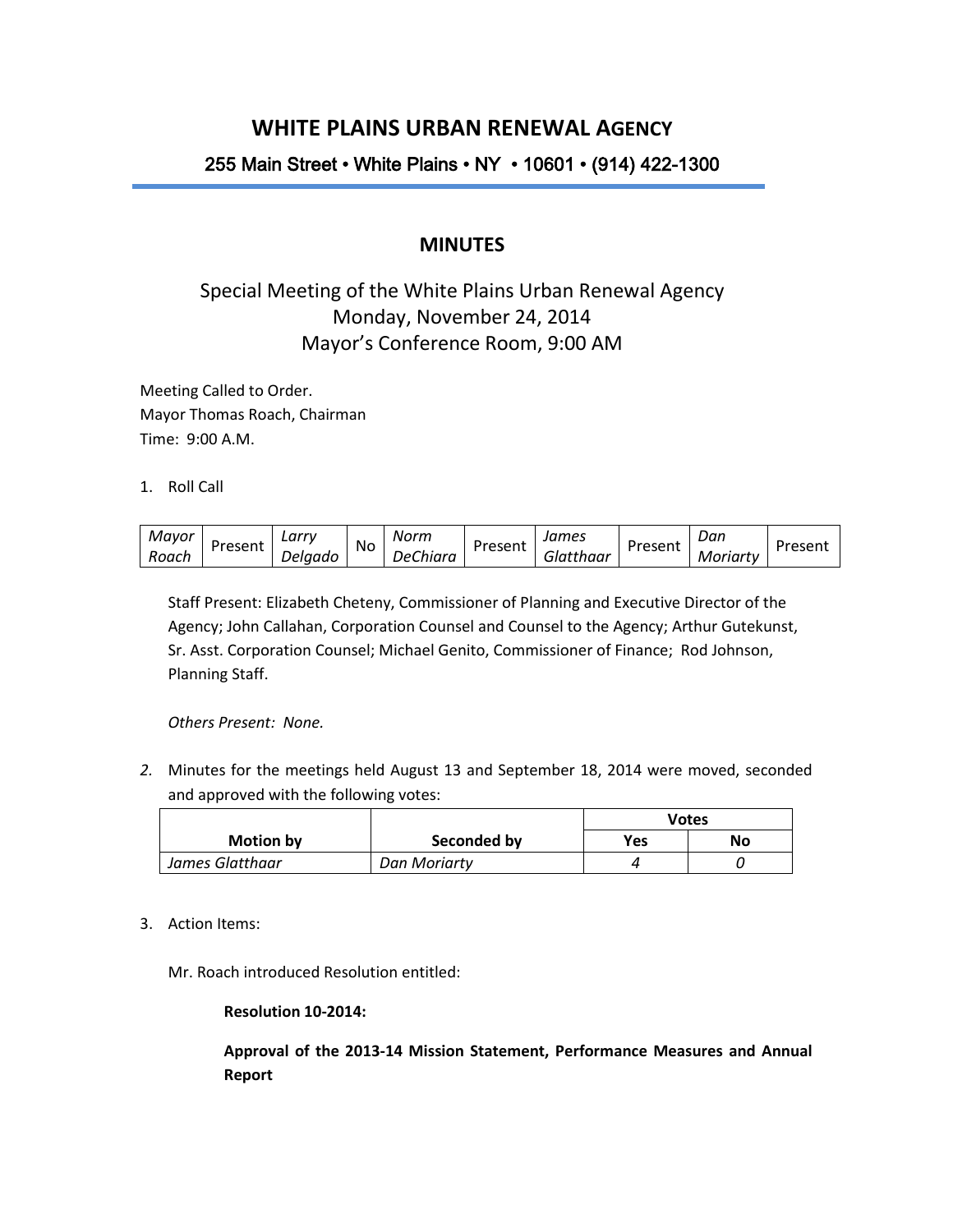Ms. Cheteny explained that the Public Authorities Reform Act requires that Agency to annually adopt the Mission Statement, Performance Measures and Annual Report

RESOLUTION 10 2014 was moved, seconded and approved with the following votes:

|                        |              | Votes |    |
|------------------------|--------------|-------|----|
| <b>Motion to amend</b> | Seconded by  | Yes   | No |
| James Glatthaar        | Dan Moriarty |       |    |

Mr. Roach introduced Resolution entitled:

#### **Resolution 11-2014:**

### **Amending the Community Development Position Title and Salary Schedule for Fiscal Year 2014-15, Effective November 24, 2014**

Ms. Cheteny explained that the Community Development program staff workload will increase significantly as a result of the in-house preparation of the 2015-2019 HUD Consolidated Plan which will establish priorities and guide the City's Community Development program for the next five-year period. To undertake this additional workload, the Position, Title and Salary Schedule should be amended to create a temporary Community Development Aide position.

|                        |              | Votes      |    |
|------------------------|--------------|------------|----|
| <b>Motion to amend</b> | Seconded by  | <b>Yes</b> | No |
| James Glatthaar        | Dan Moriarty |            |    |

Mr. Roach introduced Resolution entitled:

#### **Resolution 12-2014:**

**Resolution (1) Finding the Proposed Area for the Westchester Avenue Urban Renewal Project, Project No. WPUR-14 Described Herein to be Appropriate for Urban Renewal; (2) Recommending that the Common Council Delineate and Designate the Aa, (3) Upon Said Designation, Directing the Agency Staff to Prepare an Urban Renewal Plan for that Area for Submission to the Agency.**

Ms. Cheteny explained that the staff of the White Plains Urban Renewal Agency (the "Agency") and the Department of Planning undertook and prepared the Urban Renewal Project Area Designation Report for the Westchester Avenue Urban Renewal Project No.